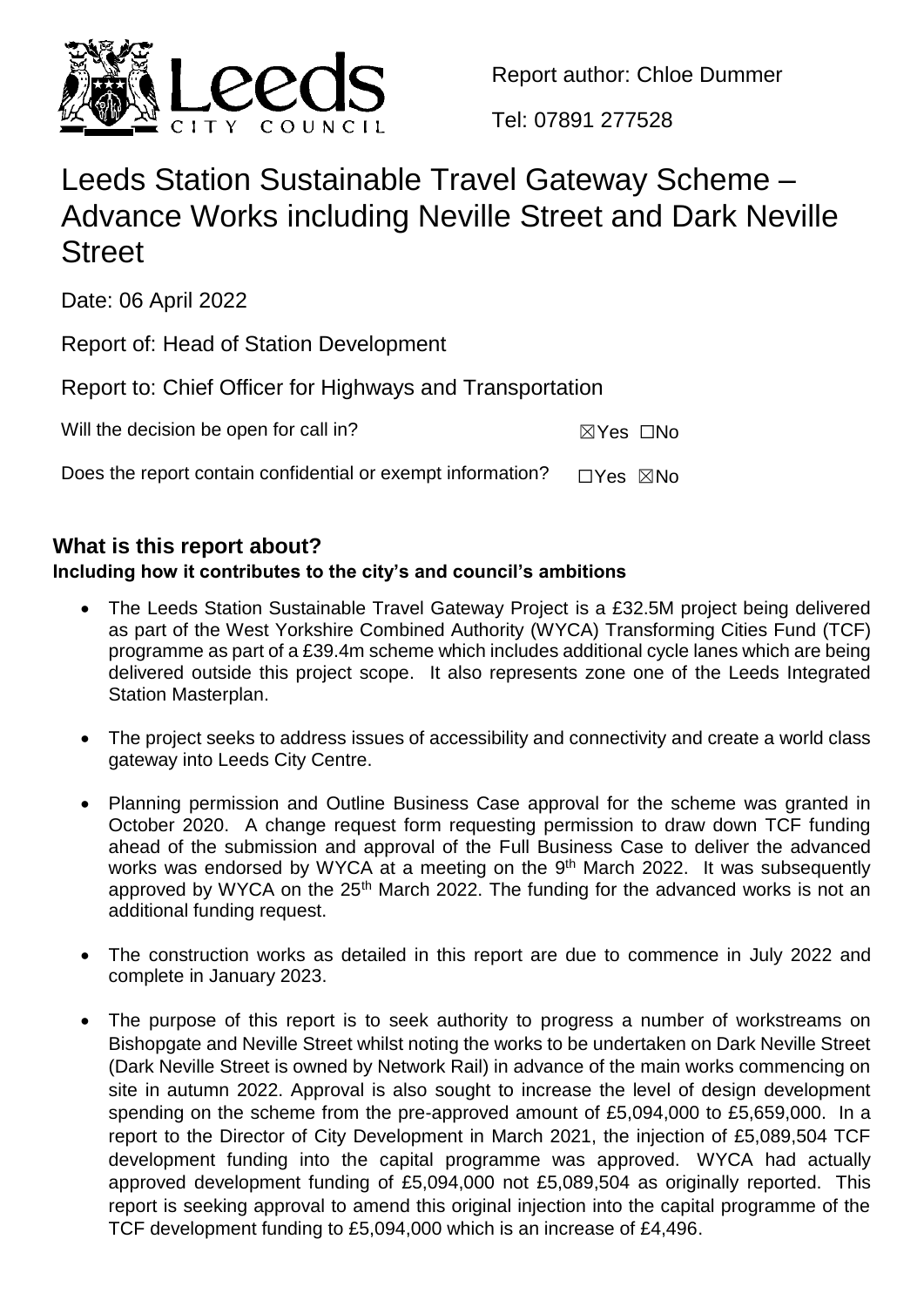The Leeds Station Sustainable Travel Gateway project contributes to the wider proposals to reduce the volume of traffic travelling through the city centre and provide more sustainable forms of transport. The project has close links to the City Square project and also the TCF cycle schemes being developed in the South Bank area of the city.

#### **Recommendations**

The Chief Officer (Highways and Transportation) is requested to:

- a) Approve the drawdown of a further £565,000 from the original project budget of £32.5M to cover the additional development costs that will be incurred during the detailed design phase, noting the amendment to the original approval of £5,089,504 to £5,094,000 and the subsequent changes to the Funding Agreement;
- b) Give authority to spend £2,893,312 and enter into a short form NEC contract with Balfour Beatty (via the Scape Framework) to deliver the works to Neville Street, Dark Neville Street and Bishopgate highways drainage works in advance of the main project works commencing on site in August 2022;
- c) Give authority to inject £3,462,808 the total cost of the above works into the capital programme. All costs are being funded by WYCA's TCF programme subject to completion of a variation to the existing Funding Agreement between WYCA and LCC and approval is sought to vary the agreement to this effect. £3,241,107 was requested as part of the change request form for the advance works. Surplus monies remain from the previous funding request for the utility's diversion works and will be allocated to the advance works;
- d) Give authority to enter into a Basic Asset Protection Agreement with Network Rail for the works to Neville Street and Dark Neville Street. Note that the design for the highway's works have been previously approved at the Highways Board on the 16<sup>th</sup> September 2021;
- e) Give authority to vary the Professional Services Contract with Balfour Beatty to undertake the design works associated with the Mill Goit deck replacement. Note that Network Rail will fund these works in their entirety; and
- f) Give authority to enter into a funding agreement with Network Rail for the Mill Goit deck replacement design costs including LCC costs associated with administering the contract with Balfour Beatty.

## **Why is the proposal being put forward?**

1 The Office of Road and Rail ranked Leeds as the second busiest station in the UK outside London in 2020. The Department for Transport, Network Rail and WYCA have forecast passenger numbers to increase significantly by 2043. Despite the impact of COVID-19, Leeds Station has seen monthly increases in passenger numbers using the station. In October 2021, passenger numbers had increased to on average 101% of pre-covid levels and by 149% at weekends and 84% Monday to Thursday of the levels that were seen in October 2019.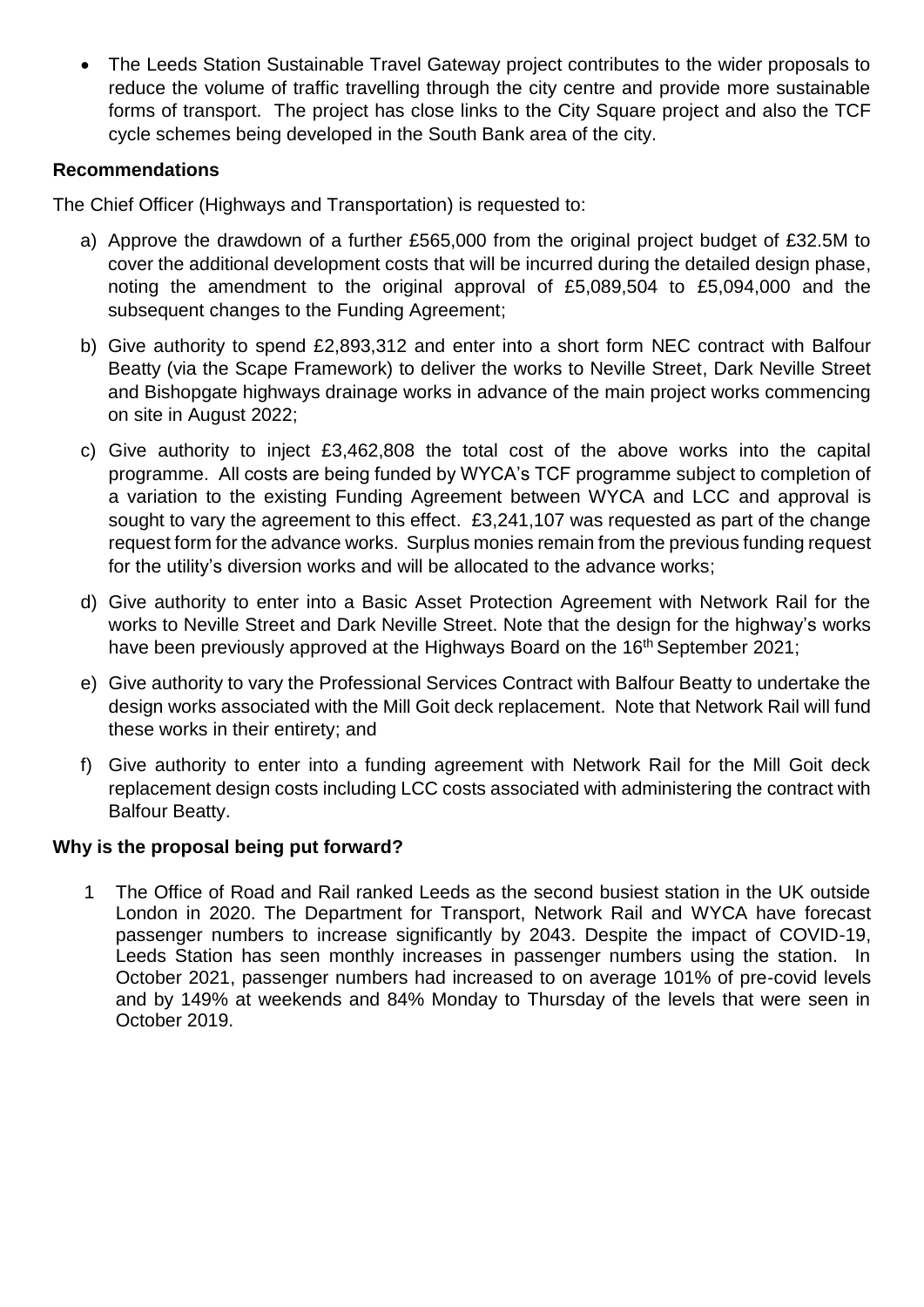- 2 Forecast numbers for Leeds Station suggest that, if no action is taken in the near future, then it is expected that during this decade the station's gate line and boarding procedures will reach capacity and management adaptations needed accordingly. This will result in significant numbers of people, particularly at peak times, spilling into New Station Street increasing the risk of pedestrian / vehicle conflict. This will have further implications for the security cordon for the station which must expand to accommodate the additional pedestrians on New Station Street.
- 3 New Station Street does not have enough footpath width to accommodate the necessary space required for pedestrians, cyclists, and a vehicle route. Pedestrian pinch points already exist by the Queens Portico, the Platform Building and the element of New Station Street that leads to Boar Lane. Analysis undertaken using the Transport for London Pedestrian Comfort Model recommended by the Connecting Leeds Expert Panel clearly shows the footpaths failing as pedestrian numbers start to increase.
- 4 In order to meet the long-term needs of Leeds Station, it is proposed to create a pedestrian priority area on New Station Street which is a Network Rail owned structure with better pedestrian routes to the relocated tax and bus ranks / collections points.
- 5 Detailed design for the scheme commenced in late October 2020 and was originally programmed to complete in May 2021. Initial design development costs of £1,984,932 were approved by WYCA in June 2020. This was then increased to £5,094,000 in October 2020 as part of the Outline Business Case approval to provide sufficient funding for all design related activities. The increase in development funding was approved by the Director of City Development in March 2021. During detailed design, a number of programme delays have occurred as a result of Network Rail's changes to their assurance process including their unforeseen and additional user requirements, highways changes and the delayed access to the Shabab restaurant – which has required structural design amendments following the intrusive surveys that took place in May 2021. All of these additional activities have resulted in programme delays and increased project costs. Consequently the project has exceeded the development funding limit approved at OBC stage. Discussions have been held with WYCA TCF colleagues who are supportive of the request to increase development funding.
- 6 There are known structural issues associated with the roof of the Mill Goit including corroded beams which underpin the road surface of New Station Street, damage to the deck which forms the roof between the beams, and water ingress. Following a structural report commissioned by Network Rail and undertaken in 2018, Network Rail introduced a weight restriction on the carriageway over the Mill Goit of 7.5 tonnes and use of the structure has to be actively managed.
- 7 The Mill Goit structural issues have been discussed with Network Rail since project initiation. It was agreed that the project would address the water ingress issues through two potential options, firstly to waterproof the underside of the concrete soffit with a cement-based waterproofing mortar and the other was to install a framed solution between the existing box girders that would direct the fall of water into drainpipes and away under the flooring. As the corroded beams were a long-standing maintenance issue that would require extensive works this was to remain the responsibility of Network Rail to resolve. Network Rail were asked to clarify and confirm their position regarding the repair / replacement of the structural beams in the Goit. It was confirmed that they would undertake patch repairs only and that any replacement would be addressed by Network Rail in the future with the full acknowledgement that this would require the temporary closure of the newly built cycle hub and all making good.
- 8 In October 2021, however, Network Rail advised Leeds City Council, that having undertaken an additional survey and analysis in Summer 2021 they had changed their position and taken the decision to replace the structural deck and carry out repair and replacement of the structural beams of the Mill Goit prior to the TCF works commencing on site – which is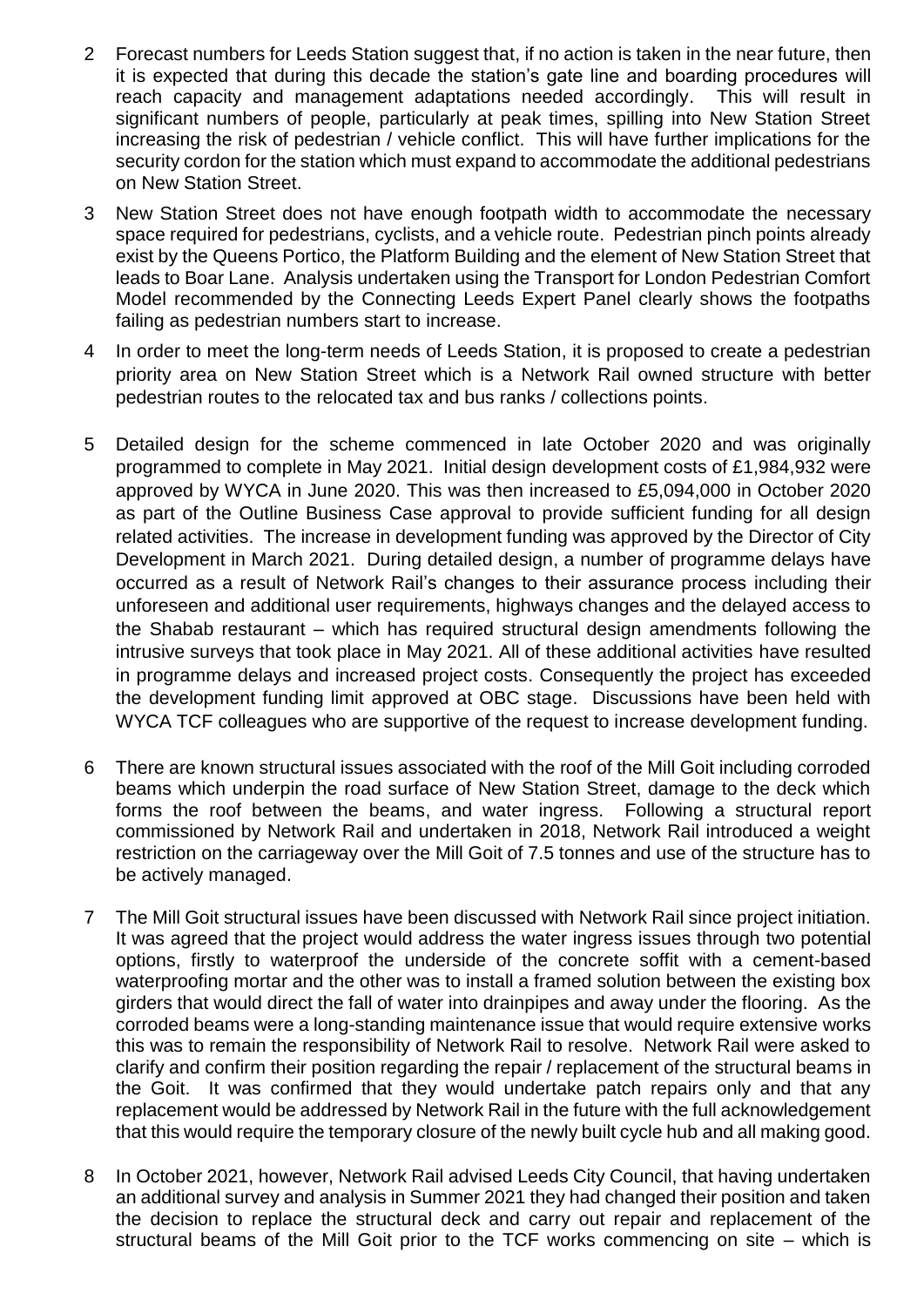currently forecast to commence in August 2022. Network Rail took the decision that the corrosion of the structure was worse than originally anticipated and that doing the works now mitigated the need to undertake future works, minimised disruption to passengers and the cycle hub, and supported the long-term proposals for the station as part of the Leeds Existing Station Programme.

- 9 Network Rail advised that they were unable to rapidly mobilise their framework designers and requested to use the existing Professional Services Contract to procure Balfour Beatty and Atkins to undertake the design work required for the Mill Goit deck replacement, with the construction works to be incorporated into the main TCF project programme to mitigate interface risks.
- 10 In order to provide Network Rail with an accurate price for the design works a gap analysis / review was undertaken on the existing F001 outline design (completed by Network Rail) and previous survey information completed by AECOM to determine the approach to the detailed design process. This was completed in late December 2021 and detailed design costs were submitted to Network Rail in mid-January 2022. The initial proposal at Network Rail's request was to replace the beams that were identified to be in the worst condition and patch repair the remaining ones. This solution was found to be cost prohibitive with significant impacts on the TCF overall programme and as a result Network Rail has since determined that full replacement of all the beams is a quicker and more cost-effective solution. Network Rail approved the design costs and works commenced on the 21<sup>st</sup> February 2022. Further discussions are required with Balfour Beatty regarding the construction costs. The design programme is currently scheduled to complete in early September 2022.
- 11 A funding agreement between Network Rail and LCC has been entered into for the Mill Goit design works. The document sets out the terms under which Network Rail must fund the design works and the limited role LCC will take in administering the design contract for Network Rail.
- 12 Network Rail are to pay for all actual costs associated with the Mill Goit deck replacement including the financial impact of any resulting delays to the commencement of the Leeds Station Sustainable Travel Gateway project.
- 13 Network Rail's requirement to increase the scope of works to include the Mill Goit deck replacement will clearly have an impact on the main programme although this is still to be determined. In order to continue works whilst the design work for the Mill Goit is completed the project team and Balfour Beatty have identified a number of independent and isolated workstreams that can be delivered in advance of the main works commencing on site.
- 14 The works identified are drainage on the eastern side of Bishopgate Street, Neville Street cladding improvement, lighting and creation of a frame for the art installation (minus the art installation) and Dark Neville Street replacement bulbs, new drainage, ducting, signage and bollards, arch infills and re-surfacing of the carriageway. These elements were included in the planning application for the scheme which was approved at City Plans Panel on the 23<sup>rd</sup> October 2020. The Judicial Review period has since expired. All planning conditions in relation to the advanced works are in the process of being discharged. These include conditions on permanent wayfinding for the project, highways design, drainage and protection of the water main.
- 15 Please note that the advanced works are not on the critical path in relation to the construction works for the Leeds Station Sustainable Travel Gateway project but are in respect of the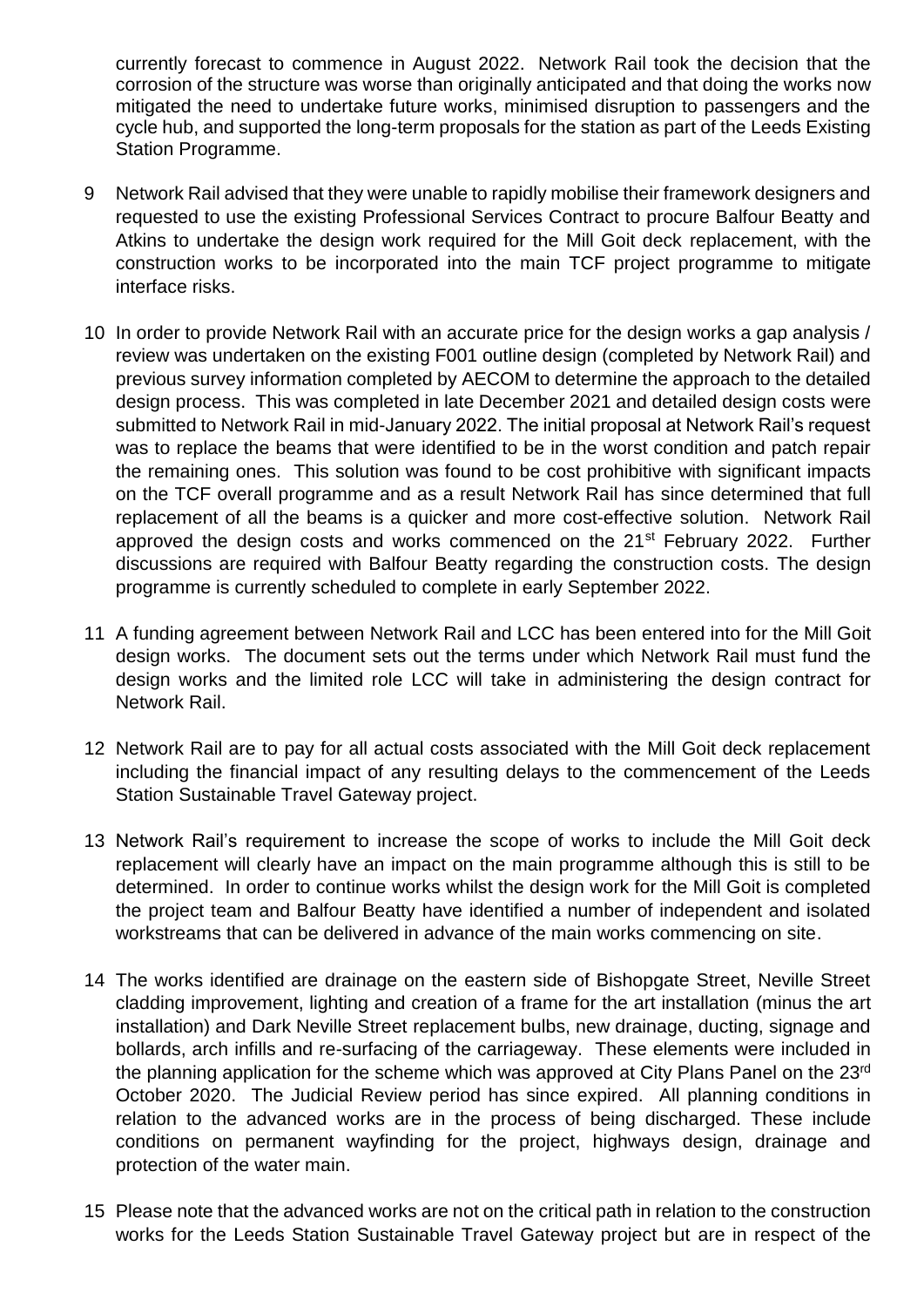2023 Year of Culture and celebrating the city of Leeds. That is, completion of the advanced works would mean a better environment for pedestrians on Neville Street and Dark Neville Street and would enable the artwork to be installed by artists during the year of culture and therefore will deliver benefits sooner.

- 16 The highways work on the eastern side of Bishopgate has been spilt into two packages of works. The first is in relation to the drainage works and kerb realignment along the eastern side of Bishopgate commencing from the corner with Boar Lane down to the Scarborough Taps pub. The second package of works is to connect the new drainage into the main sewer run and to bring foul and surface water drains to the edge of the existing footway on the eastern side of Bishopgate. The drainage works need to be completed prior to the start of demolition and so undertaking them as part of the advance works helps ease pressure on the programme.
- 17 It is proposed to award the first package of highways works to Colas via the Minor Works Framework which is subject to a separate approval report.
- 18 The second package of highways works along with Neville Street and Dark Neville Street would be delivered by a Principal Contractor via a short form NEC4 enabling contract. Balfour Beatty will be procured via the SCAPE Framework which has been used to procure them to undertake the design works for the main scheme. The SCAPE Framework was setup following a competitive, open market and OJEU compliant tender process. Leeds City Council have signed an 'Access Agreement' to the framework, enabling access to all Building and Engineering Services covered by the framework. As a result, Leeds City Council will benefit from reduced procurement timescales.
- 19 To fund the advance works a change request form was submitted to WYCA on the  $1<sup>st</sup>$ February 2022 requesting the drawn down of funding in advance of the FBC approval to deliver the works. The change request form was supported by WYCA on the 9<sup>th</sup> March 2022 and approved by WYCA on the 25<sup>th</sup> March 2022.
- 20 The WYCA TCF Programme lead has confirmed that WYCA support the delivery of the advance works on Dark Neville Street, Neville Street and Bishopgate east ahead of the main construction programme commencing on site. WYCA have also confirmed that they will continue to support the advanced works even if the main scheme does not proceed as, it meets TCF aims and objectives. LCC would not, therefore, have to repay any of the TCF monies spent to date should the main scheme not proceed once the advance works are completed.
- 21 The NEC4 short form contract, used to contract the Principal Contractor is currently being finalised noting that this will only be entered into if the approvals are gained.

#### **What impact will this proposal have?**

- 22. To deliver the works to Neville Street and Dark Neville Street, LCC will be required to enter into a Basic Asset Protection Agreement (BAPA) with Network Rail as Network Rail own Dark Neville Street in its entirety and the bridge structure on Neville Street.
	- 23.Under the current terms of the BAPA Network Rail's liability would not exceed the higher of either £100,000 or a sum equal to the total of Agency Costs, Contractors' Costs and Personnel Costs included in the Estimated Cost as at the Commencement Date whereas the liability for LCC would be the equivalent of 10% of the Estimated Project Costs which in this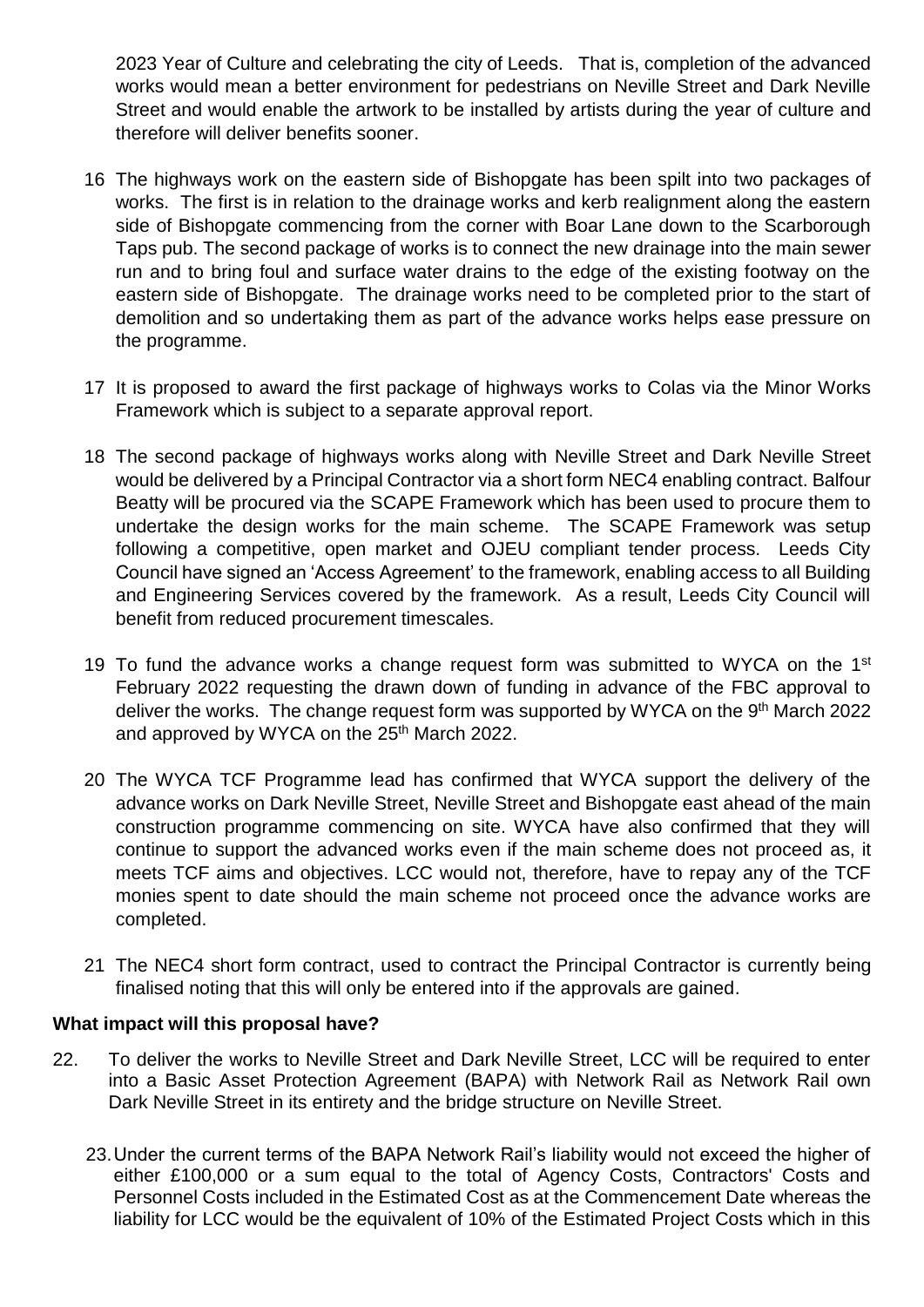case would be £280,231. LCC currently have a contingency budget of £2M in the overall project budget which could cover these costs if required

- 24.The NEC short form contract does not contain a mechanism which would allow LCC to cap their liability to reflect the BAPA. However, given the low value of works and minimum risk associated with delivery in that the works for Dark Neville Street only extend to replacement bulbs, new drainage, ducting, signage and bollards, arch infills and re-surfacing of the carriageway and on Neville Street new lighting and replacement of the existing panels it is not expected that Network Rail will impact the works to such an extent that costs exceed their liability cap.
- 25.The advanced works are subject to F003 detailed design approval from Network Rail due at the end of March. Please note that there are no outstanding F003 comments in relation to Dark Neville Street or Neville Street these design proposals are satisfactory to Network Rail.
- 26.LCC will need to enter into an NEC4 short form contract with Balfour Beatty to undertake the works to Dark Neville Street, Neville Street and the drainage works on lower Bishopgate. The terms of the contract are based on the contract that was implemented for the flyover works at Regent Street. The risks and mitigations associated with the NEC short form of contract are:

| <b>Risks</b>                                                                                                                                                                 | <b>Mitigation</b>                                                                                                                         |
|------------------------------------------------------------------------------------------------------------------------------------------------------------------------------|-------------------------------------------------------------------------------------------------------------------------------------------|
| Premium paid for splitting out advanced works                                                                                                                                | Agree with Balfour Beatty the omission<br>from the main contract works at the same<br>sum included in Short form contract                 |
| Any gain/pain share could be lost, and the full<br>amount would be payable                                                                                                   | Ensure LCC keep the value of the short<br>form contract to a minimum so receive<br>the benefit of any gain share in the main<br>contract. |
| Contract designed for projects which don't<br>require sophisticated management techniques;<br>straightforward works which imposes only low<br>risks on Client and Contractor | Advanced works is essentially highway<br>works, already fully designed and so is<br>low risk and relatively simple.                       |

- 27.The works to Dark Neville Street and Neville Street will significantly improve the environment and therefore a key pedestrian and connection route into the city centre in advance of the main works starting on site and ensure completion ahead of the Year of Culture commencing in January 2023.
- 28.The project team are working in conjunction with the LCC Culture and Sport team and Network Rail to procure multiple artists to develop the Network Rail / Freestate proposals for Neville Street and Dark Neville Street.
- 29.Traffic management arrangements will be put in place in order to physically undertake the Bishopgate and Neville Street works. Whilst still to be finalised it is likely to include a full lane closure on Neville Street and Bishopgate; this is being developed with Highways colleagues and all necessary approvals will be sought. Specific requirements are being discussed in detail with Highways and Comms colleagues so that any impact on the traffic flow around the station and City Square can be programmed and fully communicated and managed across the adjoining and linked city centre highways schemes. Given previous experience of lane closures in this area, delays are expected unless sufficient traffic can be diverted to use alternative routes. Close monitoring of the situation will take place with a few to considering alternative mitigation measures as may be necessary.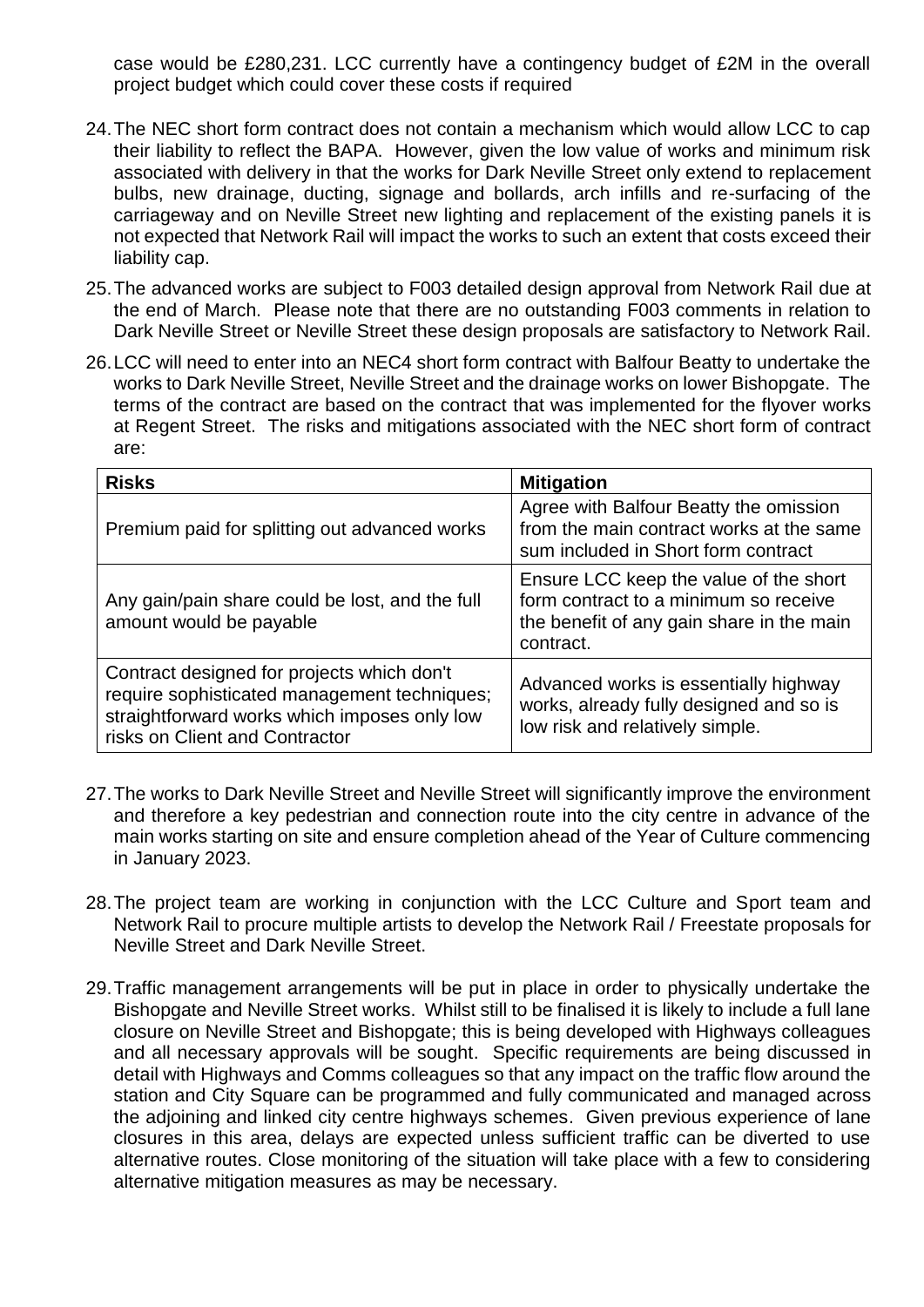- 30.It is expected that the advance works will commence in July 2022 and complete in November 2022.
- 31.To mitigate the increase in design development funding the project team have been looking at opportunities to value engineer the scope of works in order to reduce the overall programme budget. To date this includes retaining the existing cladding on Neville Street and removing the raised floor in the cycle hub and has generated a budget saving of £693,669 which has more than offset the increase cost in design.
- 32. Due to Brexit, Covid-19 and inflation the overall project budget has increased beyond the £32.5M original TCF allocation. The current construction price submitted by as part of the FBC is £34.9M. WYCA have agreed to fund the overspend through the TCF programme risk and contingency budget, however, WYCA has requested LCC undertakes a review of it's TCF programme overall and consider whether the programme can be managed to enable schemes experiencing affordability issues to proceed.

#### **What consultation and engagement has taken place?**

- 33.Ward members have been consulted on the overall scheme and are supportive. The Executive Member of Infrastructure and Climate has been specifically briefed on the advanced works. A local Ward Member has raised concerns in respect of the existing art installation on Neville Street, and we are having discussions with him and Yorkshire Sculpture Innovation (YSI) about providing YSI with the sound system from the current art installation and the decommissioning process. LCC Culture and Sport team has offered to discuss whether there might be an opportunity for a temporary use of the sound system as part of a temporary art installation in the city. Further consultation will take place with Ward Members before we start on site for the advance works.
- 34.In respect of the proposed early works on Bishopgate, Dark Neville Street and Neville Street, engagement has taken place with Highways colleagues and WYCA. The proposals are supported; and discussions are ongoing in respect of the coordination with the City Square highways works and the utilities diversion works.
- 35.Multiple engagement sessions have been held with key stakeholders on the project as a whole including, Member of Parliament for Leeds City Centre; Leader of Leeds City Council; Executive Board Member for Climate Change; Transport and Sustainable Development; Ward Members for Beeston and Holbeck; Ward Members for Hunslet and Riverside; Network Rail, Network Rail Built Environment and Access Panel, Connecting Leeds Expert Panel, Access and Use-Ability Group; Bus Operators, Cycle Forum Sub Group; Train Operator Companies, Inclusive Design Group, Hackney Taxi Operators, Leeds Bradford Airport and local businesses and residents near the station. Full list of consultation undertaken is included in Appendix A.
- 36.Consultation has been undertaken with WYCA, including the Bus Delivery Team the TCF programme team and Bus Delivery Board.
- 37.Overall, the feedback from the consultation has been positive with many stakeholders acknowledging the benefits provided by the proposals. There have been some concerns raised by a small number of people from both an accessibility and taxi operator perspective who believe the relocation of the taxi rank from New Station Street to Bishopgate discriminates people with protected characteristics as defined by the Equality Act. The project team have worked closely with the Access and Use-Ability Group over the last 18 months looking at alternative options for the taxi rank, including for it to remain on New Station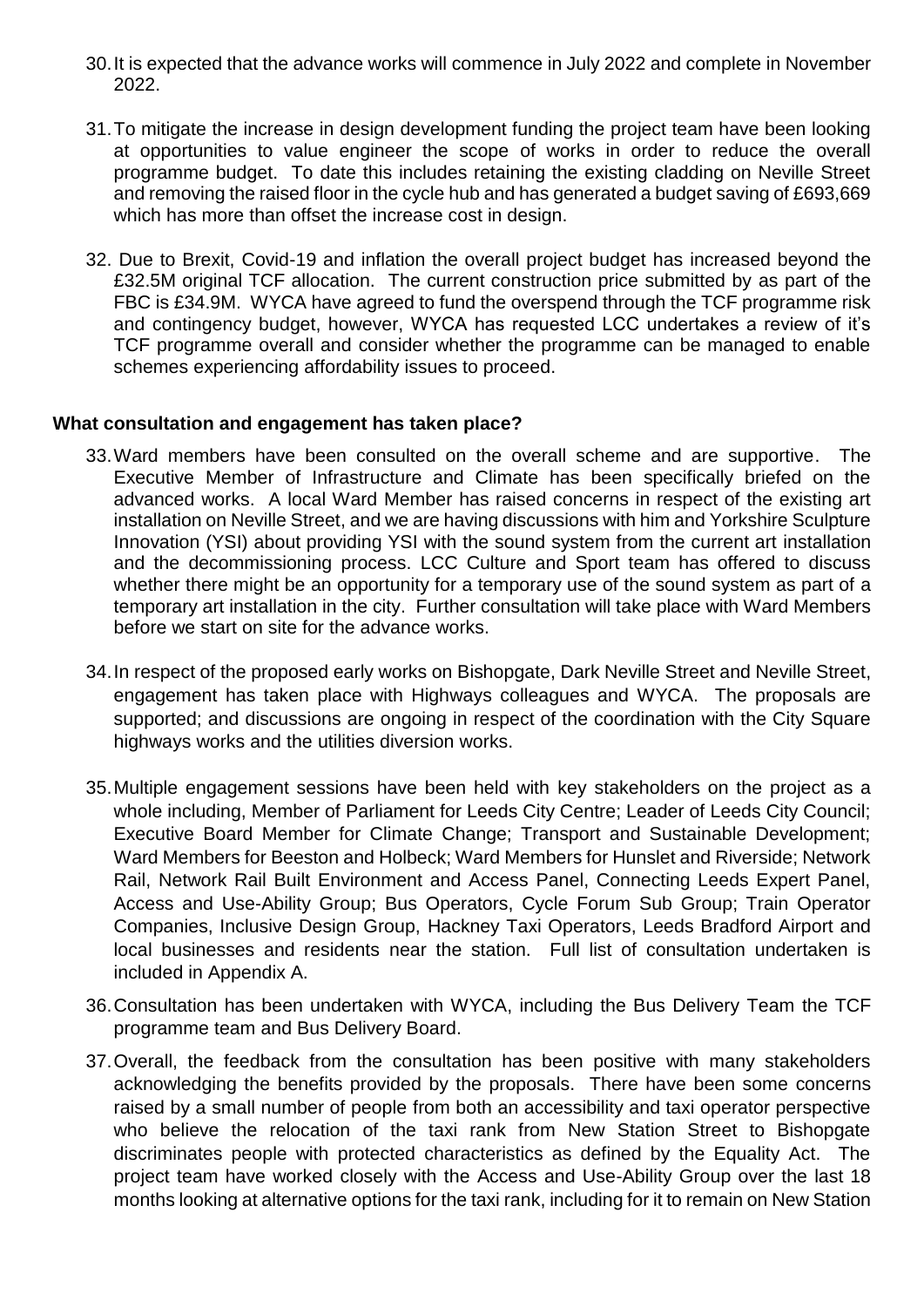Street. It was subsequently concluded that retaining the taxi rank on New Station Street would not achieve the benefits of the scheme.

38.There were two claims previously submitted in December 2020 under the Equality Act 2010 in relation to the alleged disregard for disability and equality duties arising from the redevelopment proposals. However, the Magistrates Court determined that the claims could not proceed. As the Station taxi rank had not yet been relocated, there was no evidence of discrimination in breach of the Equality Act. The claim in the Magistrates Court was determined as the incorrect forum for objections to approval of the planning application. This should have been challenged by way of Judicial Review if at all, but the time-limit for Judicial Review proceedings to be brought had expired. Finally, the Magistrates Court determined that Leeds City Council is not the correct defendant to bring the claim against as Network Rail own and manage the property in question.

#### **What are the resource implications?**

- 39.The Leeds Station Sustainable Travel Gateway project will be funded through the Department for Transport's (DfT)TCF. On the 11<sup>th</sup> March 2020 DfT announced that the Leeds City Region Strategic Outline Business Case (SOBC) has been awarded £317M in the TCF of which £32.5M has been allocated to the project.
- 40.The Leeds Station Sustainable Travel Gateway project will be delivered by a Principal Contractor (Balfour Beatty) procured via the Scape Group, a nationally recognised public sector partnership, using the Scape Civils Framework. The framework utilised for this project was set up following a competitive, open market and OJEU compliant tender process. LCC have signed an 'Access Agreement' to the framework, enabling access to all Building and Engineering Services covered by the framework. The use of the Scape Framework offers LCC a quicker route to market and reduces the impact on programme.
- 41.LCC Highways will provide resources to contract manage and provide site supervision services for the advanced works supported by the Commercial Manager employed by Matthews Construction Consultants and project management for the whole scheme will continue to be managed by the Asset Management and Regeneration Project Manager.
- 42.To date the project has spent £343k on LCC resources.
- 43.Network Rail will provide resources in respect of ASPRO, the Asset Protection arm of Network Rail and the Senior Asset Protection Officer at Leeds Station.
- 44.The cost breakdown for the Balfour Beatty works is as follows:

| <b>Measured Works</b>   | £1,441,000 |
|-------------------------|------------|
| <b>Prelims</b>          | £725,000   |
| Design Fees             | £50,000    |
| <b>Risk</b>             | £170,000   |
| Scape Fee               | £136,553   |
| <b>Provisional Sums</b> | £370,760   |

This report is seeking further spend of £565,000 in additional project development costs. Inflation and contingency costs for the advanced works are included in the overall project costs.

#### **What are the legal implications?**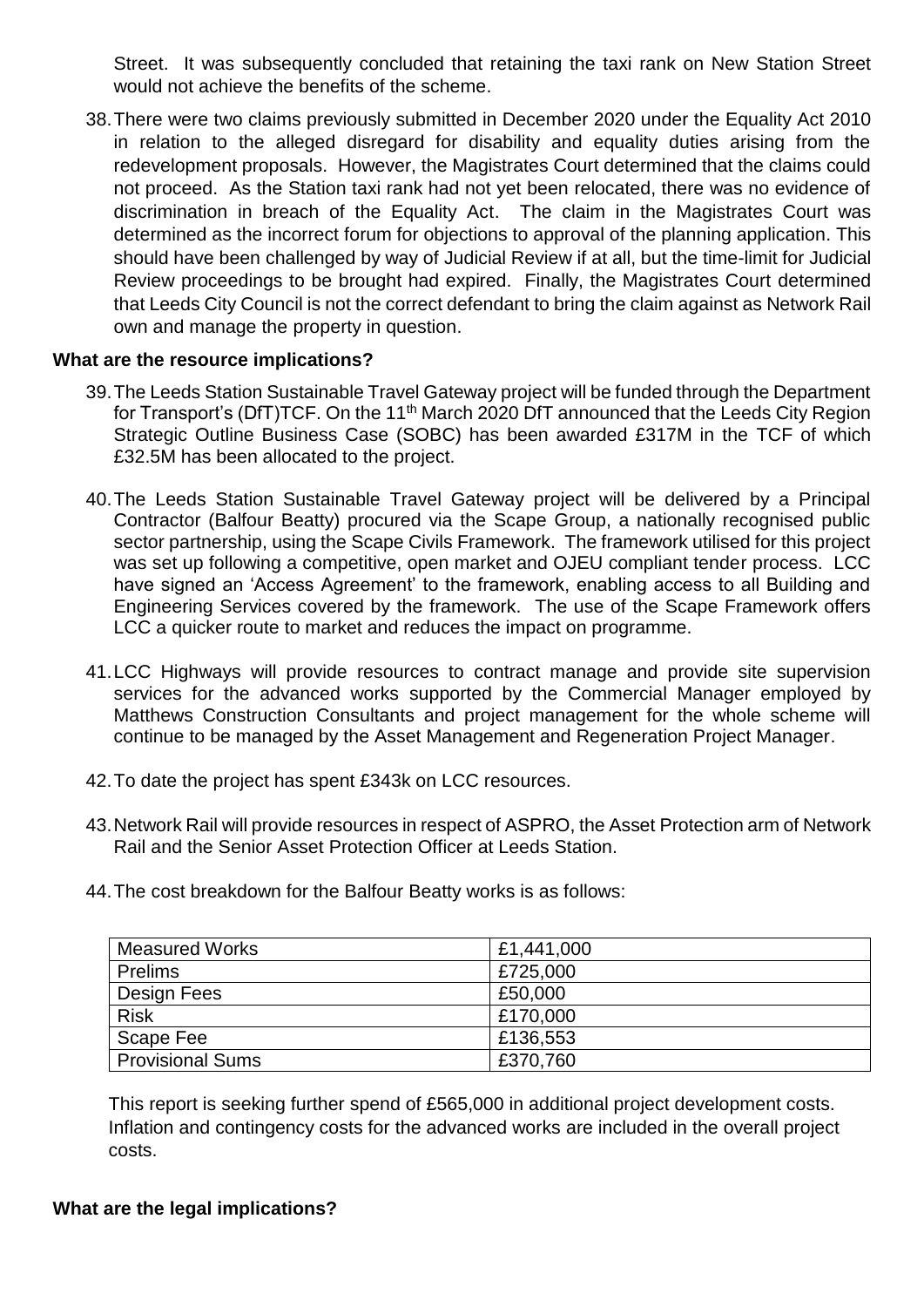- 45.Leeds City Council has the necessary powers and permissions to carry out the works which are in line with the planning permission approved on the 23<sup>rd</sup> October 2020 and are within the public highway or on land owned by Network Rail who is party to the agreement
- 46.To undertake the works on Neville Street and Dark Neville Street, LCC will need to enter into an NEC4 Enabling Works / Short Form Construction Delivery Agreement with Balfour Beatty. Balfour Beatty will be procured via the Scape Framework. Legal officers from Procurement and Commercial Service have been involved in reviewing the agreements and will continue to be involved to finalise the contract.
- 47.The existing funding agreement between WYCA and Leeds City Council is currently being approved to reflect the works. WYCA appraisal colleagues have advised that a variation to the funding agreement can be endorsed by the TCF Programme Board, and it does not need to be approved by PAT.
- 48.LCC will need to enter into a Network Rail Basic Asset Protection Agreement for the works to Dark Neville Street and Neville Street. Dark Neville Street is Network Rail property, and they also own the bridge structure on Neville Street. As set out in the report of the 16<sup>th</sup> August 2021 the stopping up order is being progressed to enable the transfer of maintenance to Network Rail which Network Rail have accepted responsibility for.
- 49.The funding agreement will also need to be amended to include the variation to the Professional Services Contract for the Mill Goit deck replacement design activities.

## **What are the key risks and how are they being managed?**

50 The key project risks are as follows:

- Network Rail require changes to the scope of works during the latter stages of the design process or during construction that causes a delay to the project. Escalation routes are in place with senior officers in Network Rail in which to discuss any issues that could cause cost increase or programme delay. LCC are also in discussions with Network Rail colleagues
- The space required to deliver the Bishopgate eastern works and Neville Street will require the closure of a lane of traffic on Bishopgate and Neville Street. This could have consequences on the movement of traffic around the city centre. The project team will continue to work with the Highways City Resilience group that has been established to actively manage and minimise the disruption on the city centre traffic movement during the delivery of a number of highways scheme.
- Partner governance processes cause programme delay. WYCA and Network Rail governance processes have been agreed and incorporated within the project programme. This will continue to be monitored and escalated should it cause any future delay to the programme.
- 51 A joint risk log has been developed with the Principal Contractor to ensure all project risks are allocated to a relevant, appropriate risk owner. The project risk log will continue to be maintained and updated throughout the project and escalation of any risks that sit outside of the agreed tolerances will be managed via the Leeds Station Sustainable Travel Gateway Project Board which has been established to govern the project.

## **Does this proposal support the council's 3 Key Pillars?**

☒Inclusive Growth ☒Health and Wellbeing ☒Climate Emergency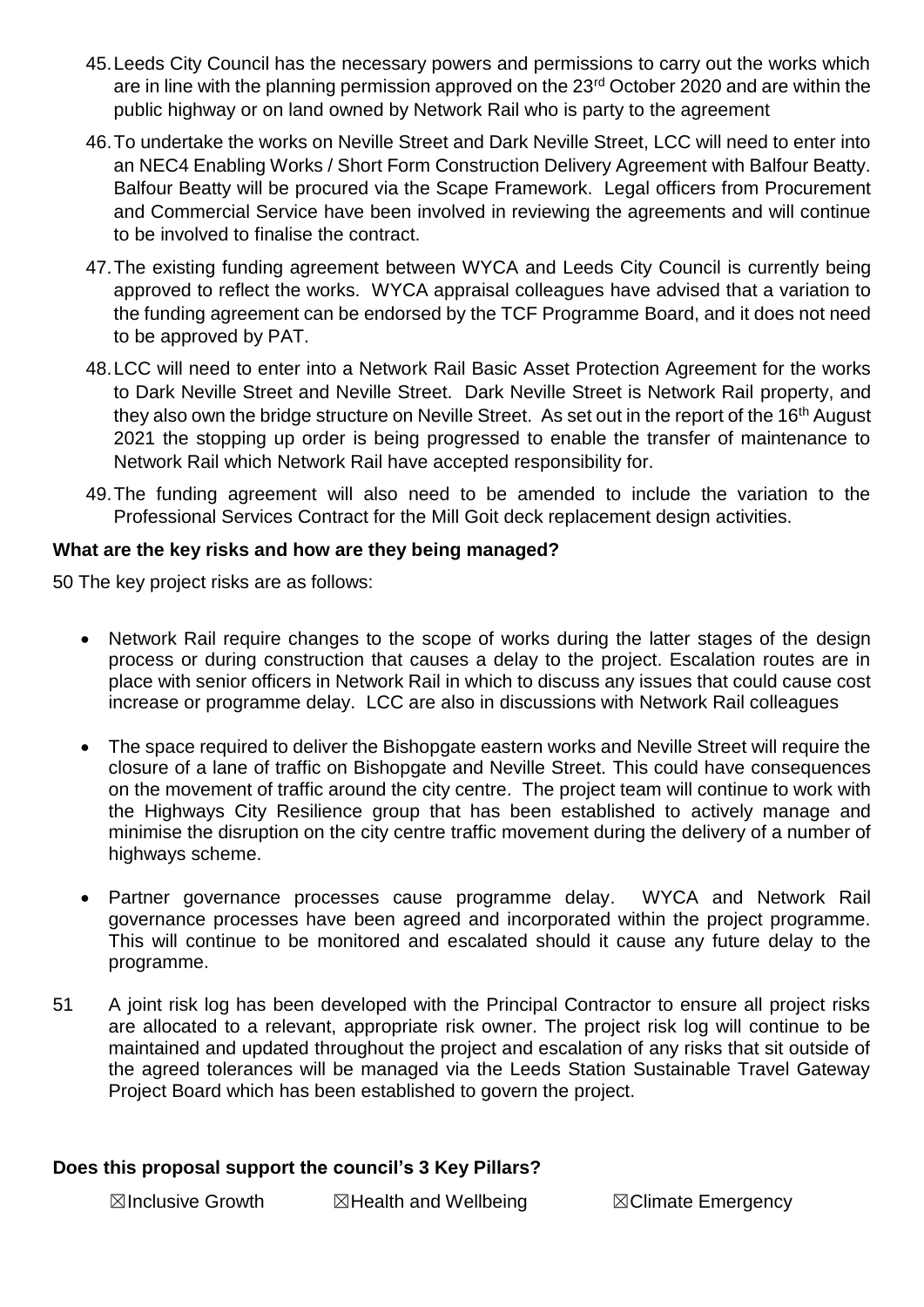52 The delivery of the advanced works will significantly improve the environment in Neville Street and Dark Neville Street. The areas will be transformed through the major improvements in lighting and the removal of the dark cladding making people feel safer in using these spaces as a main connection route between the South Bank and city centre helping with people's wellbeing and perception of safety, supporting 21<sup>st</sup> Century infrastructure improvements and reuse of the cladding and framework is a more sustainable approach to the work supporting Climate Emergency.

## **53 Options, timescales and measuring success**

**a) What other options were considered?**

## **Dark Neville Street**

Two programme options were considered for the delivery of Dark Neville Street:

1. Option One - Undertaking the works in advance of the main scheme commencing on site. In this option the Dark Neville Street works would commence in May 2022 and be delivered by Balfour Beatty via a NEC4 short form contract. Works to Dark Neville Street include replacement bulbs, new drainage, ducting, signage and bollards, arch infills and re-surfacing of the carriageway.

Option One is supported as Dark Neville Street is not on critical path and so can be delivered at any part during the programme. It was decided however, to deliver the works on Dark Neville Street as part of the advanced works because it will ensure the early delivery of the benefits of the improvements of Dark Neville Street to LCC and WYCA ahead of the year of the 2023 Year of Culture celebrations, it will ease pressure on the programme and we could continue working alongside the Balfour Beatty delivery team to progress the project whilst the Mill Goit deck replacement design works are ongoing

2. Option Two - Schedule the Dark Neville Street works so that they are delivered within the overarching construction programme. The exact date is to be confirmed but there would be no advance works.

This option is not supported because if the Dark Neville Street works were to be subsumed into the main project, then the works would take place during the year of culture which would limit the routes from the South Bank to the north of the city centre and vice versa. Also, the current Balfour Beatty project team would need to be stood down which would risk losing a productive and well-established team this could potentially generate cost and programme delays whilst a new team became familiar with the scheme at a later date.

## **Neville Street**

Two programme options were considered for the delivery of Neville Street

1. Option One – Undertake the works in advance of the main construction works commencing on site in July 2022. The works would be delivered by Balfour Beatty under an NEC4 short form enabling works contract. Works to Neville Street include cladding improvement, lighting and creation of a frame for the art installation (minus the art installation which will be delivered in 2023).

This option is supported as Neville Street is not on critical path, however, by delivering the works early LCC and WYCA are able to realise the benefits of the works in advance of the year of culture. It also reduces pressure on the programme completing these works in a time